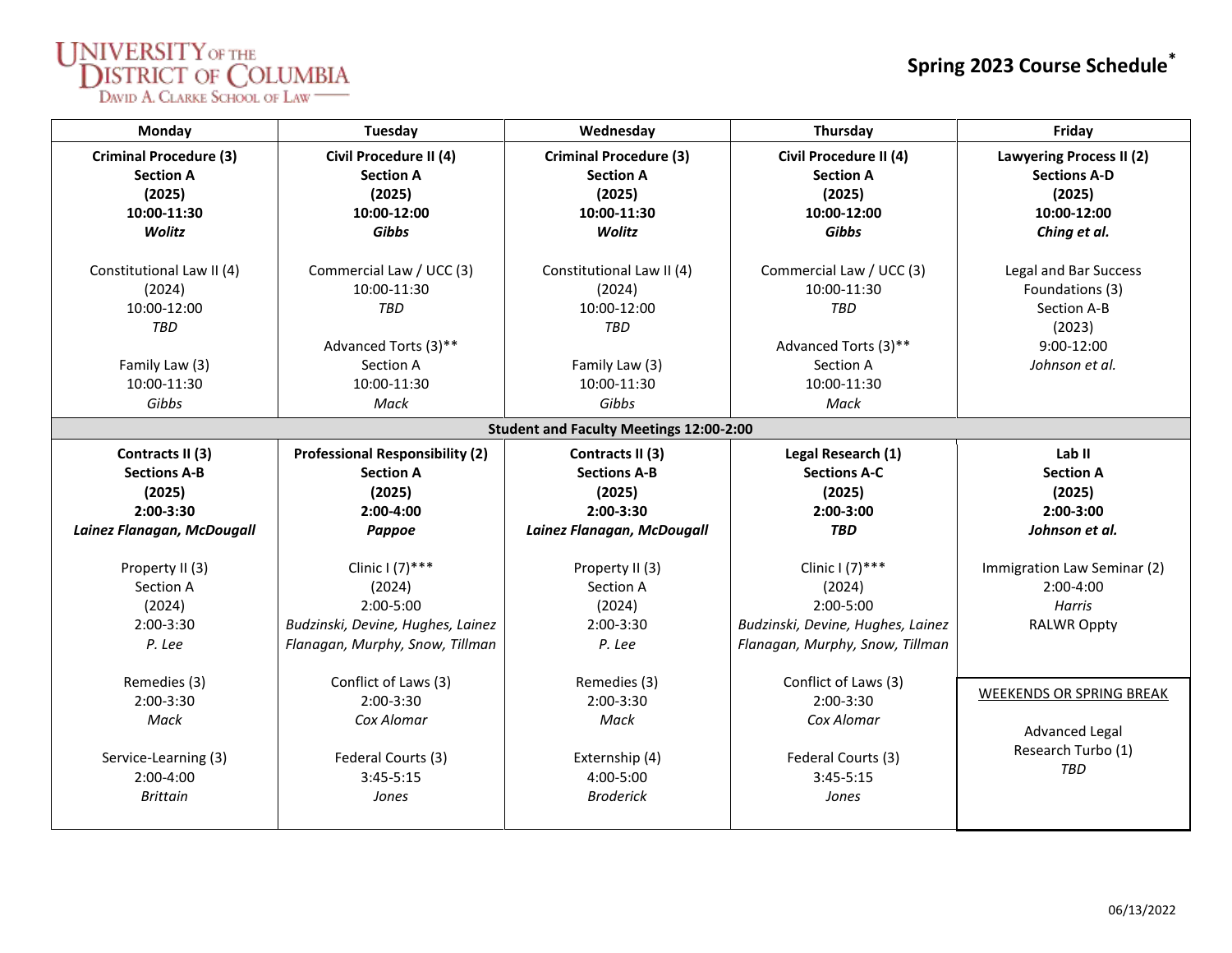## UNIVERSITY OF THE DISTRICT OF COLUMBIA

| <b>Student and Faculty Meetings 5:00-6:00</b>                                                                                                                                                                                                           |                                                                                               |                                                                           |                                                                                                                                                                                                                                                                     |                                                                         |                                                                                                                                                           |                                                                         |                                                                                                                                                                                                                                                                                       |  |  |  |  |
|---------------------------------------------------------------------------------------------------------------------------------------------------------------------------------------------------------------------------------------------------------|-----------------------------------------------------------------------------------------------|---------------------------------------------------------------------------|---------------------------------------------------------------------------------------------------------------------------------------------------------------------------------------------------------------------------------------------------------------------|-------------------------------------------------------------------------|-----------------------------------------------------------------------------------------------------------------------------------------------------------|-------------------------------------------------------------------------|---------------------------------------------------------------------------------------------------------------------------------------------------------------------------------------------------------------------------------------------------------------------------------------|--|--|--|--|
| Monday                                                                                                                                                                                                                                                  | Tuesday                                                                                       |                                                                           | Wednesday                                                                                                                                                                                                                                                           |                                                                         | Thursday                                                                                                                                                  |                                                                         | Friday                                                                                                                                                                                                                                                                                |  |  |  |  |
| <b>Civil Procedure</b><br>Constitutiona<br>II(3)<br>$l$ Law I (4)<br>(2025)<br><b>Section B</b><br>(2026)<br>$6:15 - 8:15$<br>$6:15 - 7:45$<br>Cox Alomar<br><b>Budzinski</b><br>Contracts II (3)<br><b>Section C</b><br>(2026)<br>$8:00-9:30$<br>Cohen | Lawyering<br>Process II (2)<br><b>Sections E-F</b><br>(2026)<br>$6:15 - 8:15$<br>Ching et al. | Criminal<br>Procedure (3)<br>Section B<br>(2025)<br>$6:15-9:15$<br>Wolitz | Contracts II (3)<br><b>Section C</b><br>(2026)<br>$6:15 - 7:45$<br>Cohen<br><b>Civil Procedure</b><br>II(3)<br><b>Section B</b><br>(2026)<br>$8:00-9:30$<br><b>Budzinski</b>                                                                                        | Constitutiona<br>$l$ Law I (4)<br>(2025)<br>$6:15 - 8:15$<br>Cox Alomar | Legal Research (1)<br><b>Sections D-E</b><br>(2026)<br>$6:15 - 7:15$<br><b>TBD</b><br>Lab II<br><b>Section B</b><br>(2026)<br>7:30-8:30<br>Johnson et al. | Property II (3)<br>Section B<br>(2024/2025)<br>$6:15-9:15$<br>K. Morgan | Professional<br><b>Responsibility (2)</b><br><b>Section B</b><br>(2026)<br>$6:15 - 8:15$<br><b>Broderick</b>                                                                                                                                                                          |  |  |  |  |
| Legal and Bar Success<br>Foundations (3)<br>Section C-D<br>(2023)<br>$6:15-9:15$<br>Johnson et al.<br>Labor & Employment Law (3)<br>$6:15-9:15$<br><b>TBD</b><br><b>Housing Clinic</b><br>Tutorial (7)***<br>$6:00 - 8:00$<br>Di Blasi (offsite)        | $6:15-9:15$<br>Race & the Law Seminar (2)<br>$6:15 - 8:15$<br>P. Lee<br><b>RALWR Oppty</b>    | <b>Business Organizations II (3)</b><br>McDougall                         | Wills & Estates (3)<br>$6:15 - 7:45$<br>S. Brown<br>Advanced Legal Writing (2)<br>$6:15 - 8:15$<br>Jones<br><b>RALWR Oppty</b><br>Entertainment Law Seminar (2)<br>$6:15 - 8:15$<br>Mason<br><b>RALWR Oppty</b><br>Advanced Torts (3)**<br>Section B<br>$6:15-9:15$ |                                                                         | Administrative Law (3)<br>$6:15-9:15$<br><b>TBD</b><br>Elective TBD (2)<br>$6:15 - 8:15$<br>Brittain<br><b>RALWR Oppty</b>                                |                                                                         | Wills & Estates (3)<br>$6:15 - 7:45$<br>S. Brown<br>Adv. Legal Analysis: Bar Exam<br>Multiple Choice (2)<br>By permission only****<br>$6:15 - 8:15$<br><b>TBD</b><br>Mock Trial Competition (1)<br>$6:15 - 8:15$<br>K. Morgan<br>Moot Court Competition (1)<br>$6:15 - 8:15$<br>Cooke |  |  |  |  |

\*This tentative schedule is subject to change based on budget, course enrollment, student demand, and faculty availability.

\*\*Beginning Fall 2022, all students must satisfactorily complete at least 4 credits of Torts. Satisfactory completion of a required course that awards letter grades is defined as earning a grade of "C-" or above (*Student Handbook*, Section 1.3.1). If you have not taken or must retake Torts I (3 credits), you can meet the Torts requirement by satisfactorily completing Torts (4 credits) in Fall. If you have satisfactorily completed Torts I (3 credits) but have not taken or must retake Torts II (3 credits), you can meet the Torts requirement by satisfactorily completing Advanced Torts in Spring.